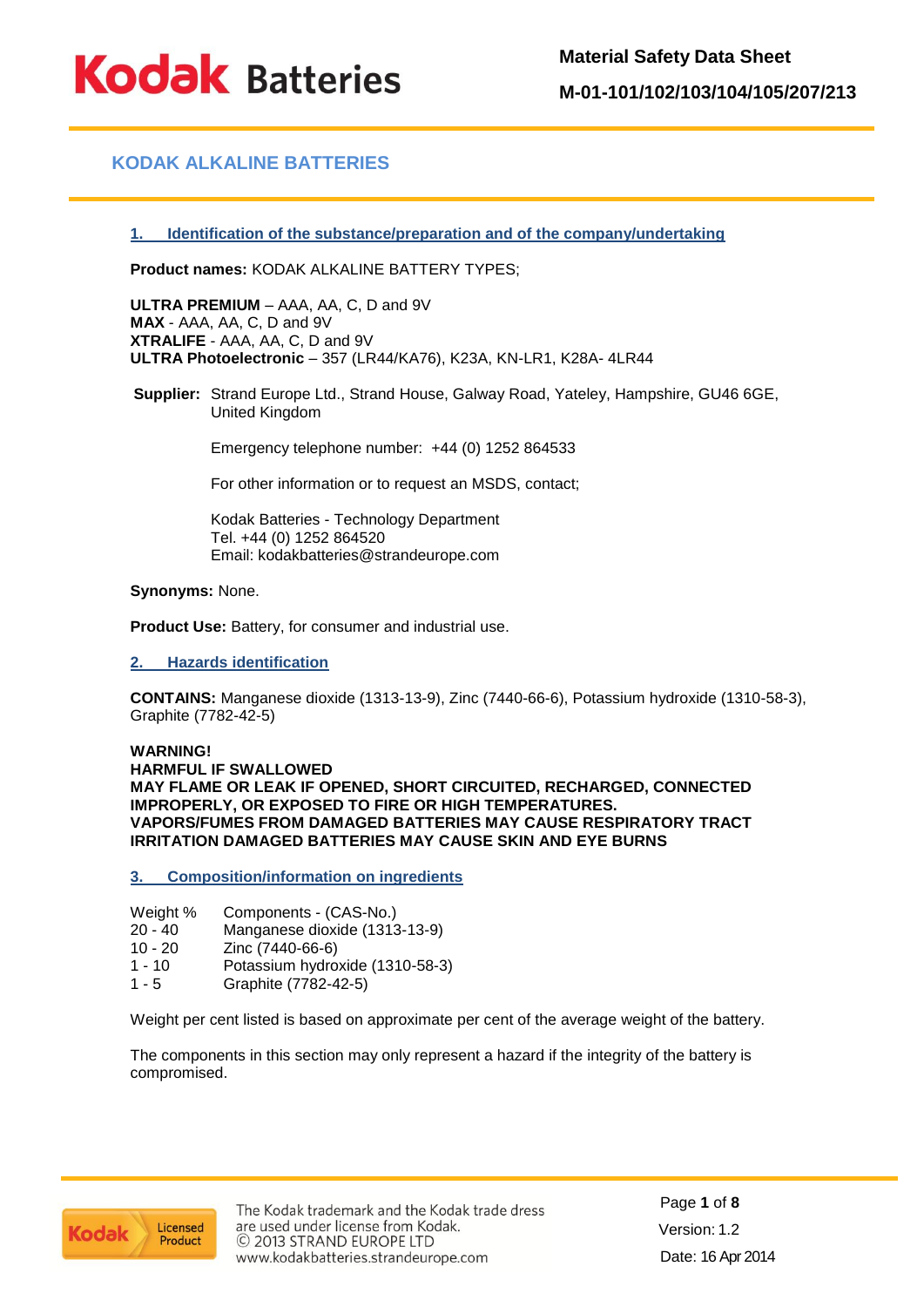# **KODAK ALKALINE BATTERIES**

### **4. First aid measures**

The routine handling and use of intact, non-damaged batteries is not expected to result in situations that require first-aid measures. If battery is damaged due to opening, cutting, crushing, overheating, improper installation, exposure to fire or high temperatures, or recharging, battery contents may be released.

**Inhalation:** If vapours or fumes from vented or leaking battery are irritating to respiratory tract, move to fresh air. Get medical attention if symptoms occur.

**Eyes:** In case of contact with battery contents (liquid or metal), immediately flush with plenty of water for at least 15 minutes. Get medical attention immediately.

**Skin:** In case of contact with battery contents (liquid or metal), immediately remove metal fragments and flush skin with plenty of water for at least 15 minutes while removing contaminated clothing and shoes.

Get medical attention immediately. Wash contaminated clothing before re-use. Destroy or thoroughly clean contaminated shoes.

**Ingestion:** All batteries may be harmful if swallowed. Call a physician or poison control centre immediately for any actual or suspected ingestion. If swallowed, DO NOT induce vomiting. Batteries may lodge in the throat or digestive tract and fragment. If battery was leaking or was chewed, rinse mouth thoroughly with water.

### **Notes to physician:**

**Hazards:** Battery ingestions should not be managed in the same way as other small metallic object ingestions, e.g., coins. The position and integrity of the battery in the gastrointestinal tract should be assessed and monitored by x-ray. Leaking batteries may cause necrosis and tissue damage. Larger batteries or batteries that lodge in the gastrointestinal tract may have to be removed endoscopically or surgically.

### **5. Fire-fighting measures**

**Extinguishing Media:** Use appropriate agent for adjacent fire.

**Special Fire-Fighting Procedures:** Wear self-contained breathing apparatus and protective clothing. Fire or excessive heat may produce hazardous decomposition products.

**Hazardous Combustion Products:** Carbon oxides, oxides of manganese, oxides of zinc, (see also Hazardous Decomposition Products sections.)

**Unusual Fire and Explosion Hazards:** Fire or high temperatures may cause battery to flame or leak flammable and hazardous vapours. Damaged or opened batteries can result in rapid heating and the release of flammable and hazardous vapours.

### **6. Accidental release measures**

Dispose of in accordance with local regulations (see Section 13. Disposal considerations).

**For Large Spills:** None should be needed.

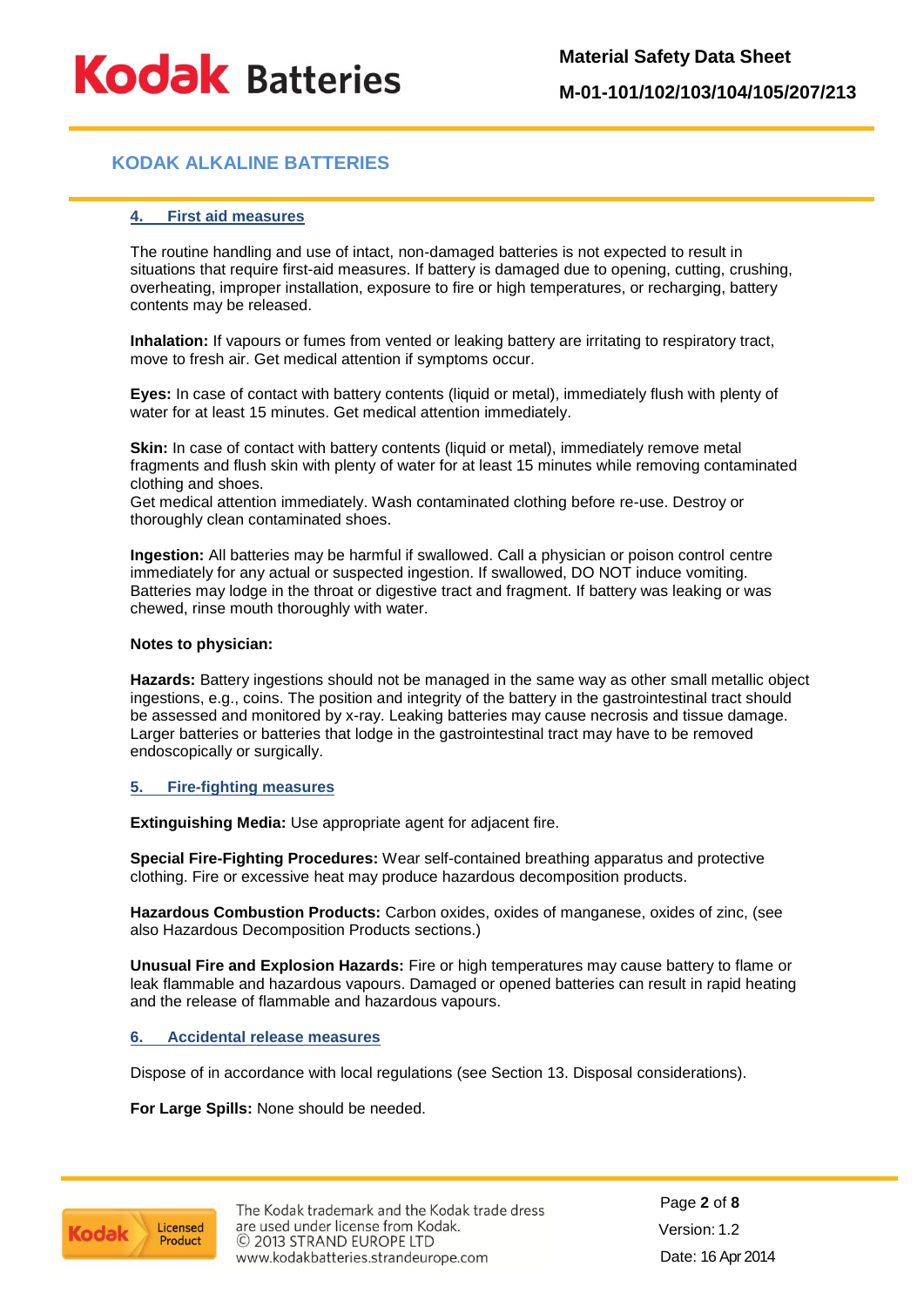**Material Safety Data Sheet**

**M-01-101/102/103/104/105/207/213**

# **KODAK ALKALINE BATTERIES**

### **7. Handling and storage**

**Personal precautions:** If battery has been damaged, do not breathe fumes or vapours. Do not get battery contents in eyes, on skin, on clothing. Wash thoroughly after handling.

**Prevention of Fire and Explosion:** DO NOT DISASSEMBLE. Keep away from heat and flame. **Do not short circuit.** Avoid the use of old and new batteries or batteries of varying sizes and types in the same battery assembly. The batteries electrical characteristics and capabilities may vary and damage may result to the batteries or electrical equipment. DO NOT RECHARGE. Charging may result in electrolyte leakage, explosion and/or cause the battery to flame. Avoid reversing polarity within a device or a battery assembly. To do so may cause leakage, explosion, and/or flame.

**Storage:** Do not store in a manner that allows terminals to short circuit. Keep in a dry, cool place. Keep away from direct sunlight. Storage above 21°C (70°F) may affect product quality. Do not freeze. Keep away from water. Short circuiting may reduce battery service life. Extended short circuiting creates high temperatures in the battery. High temperatures can cause leakage, explosion, and/or flame. Keep away from incompatible substances (see Incompatibility section.)

### **8. Exposure controls/personal protection**

| <b>Occupational exposure controls</b> |                           |                       |                                                                                                                 |
|---------------------------------------|---------------------------|-----------------------|-----------------------------------------------------------------------------------------------------------------|
| <b>Chemical Name</b>                  | <b>Regulatory</b><br>List | <b>Value Type</b>     | Value                                                                                                           |
| Manganese dioxide                     | <b>ACGIH</b>              | time weighted average | $0.2$ mg/m $3$<br><b>Expressed Mn</b>                                                                           |
|                                       | <b>OSHA</b>               | Ceiling Limit Value   | $5 \,\mathrm{mg/m}$<br>Expressed Mn                                                                             |
| Potassium hydroxide                   | <b>ACGIH</b>              | Ceiling Limit Value   | $2$ mg/m $3$                                                                                                    |
| Graphite                              |                           | time weighted average | $2 \,\mathrm{mg/m}$<br>Form of exposure: respirable<br>fraction<br>Remarks: all forms except graphite<br>fibres |
|                                       | <b>OSHA</b>               | TWA                   | 15 mppcf                                                                                                        |

**Ventilation:** Supplemental ventilation may be needed in special circumstances to control fumes/vapours to an acceptable level.

**Respiratory protection:** None should be needed.

**Eye protection:** When handling a damaged battery, wear safety glasses with side shields (or goggles).

**Hand protection:** When handling a damaged battery, wear impervious gloves.

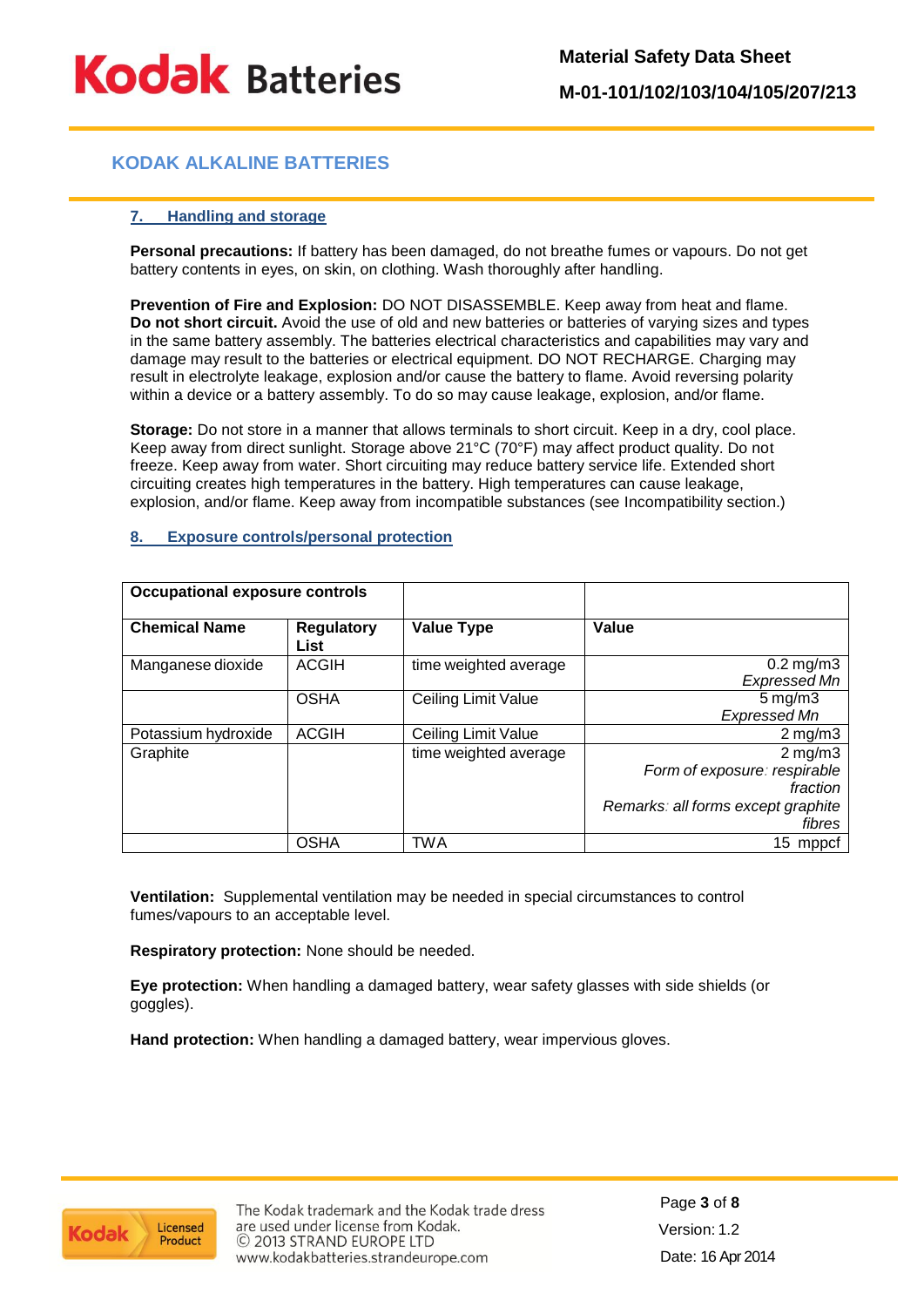## **KODAK ALKALINE BATTERIES**

**9. Physical and chemical properties**

**Physical form:** solid

**Colour:** not applicable

**Odour:** odourless

**Specific gravity:** not applicable

**Vapour pressure:** negligible

**Vapour density:** not applicable

**Volatile fraction by weight:** not applicable

**Melting point/range:** not applicable

**Water solubility:** insoluble

**pH:** not applicable

**Flash point:** not applicable

**10. Stability and reactivity**

**Stability:** Stable under normal conditions.

**Incompatibility:** no data available.

**Hazardous decomposition products:** None under normal conditions of use.

**Hazardous Polymerization:** Hazardous polymerisation does not occur.

### **11. Toxicological information**

### **Effects of Exposure**

**General advice:** Since the materials in this battery are sealed in the battery case, the potential for exposure to the components of the battery is negligible when the battery is used as directed. However, technical or electrical abuse of the battery may result in the release of battery contents.

Contains: Manganese dioxide. Can cause nervous system damage.

**Inhalation***: Intact battery:* Expected to be a low hazard for recommended handling. *Damaged battery:* Harmful if inhaled. May cause irritation to the mucous membranes and upper respiratory tract.

**Eyes:** *Intact battery:* Expected to be a low hazard for recommended handling. *Damaged battery:* Contact with electrolyte (liquid) causes burns. Airborne dust/mist/vapor irritating. Contact with metal fragments may cause burns or mechanical injury.

**Skin:** *Intact battery:* Expected to be a low hazard for recommended handling. *Damaged battery:*

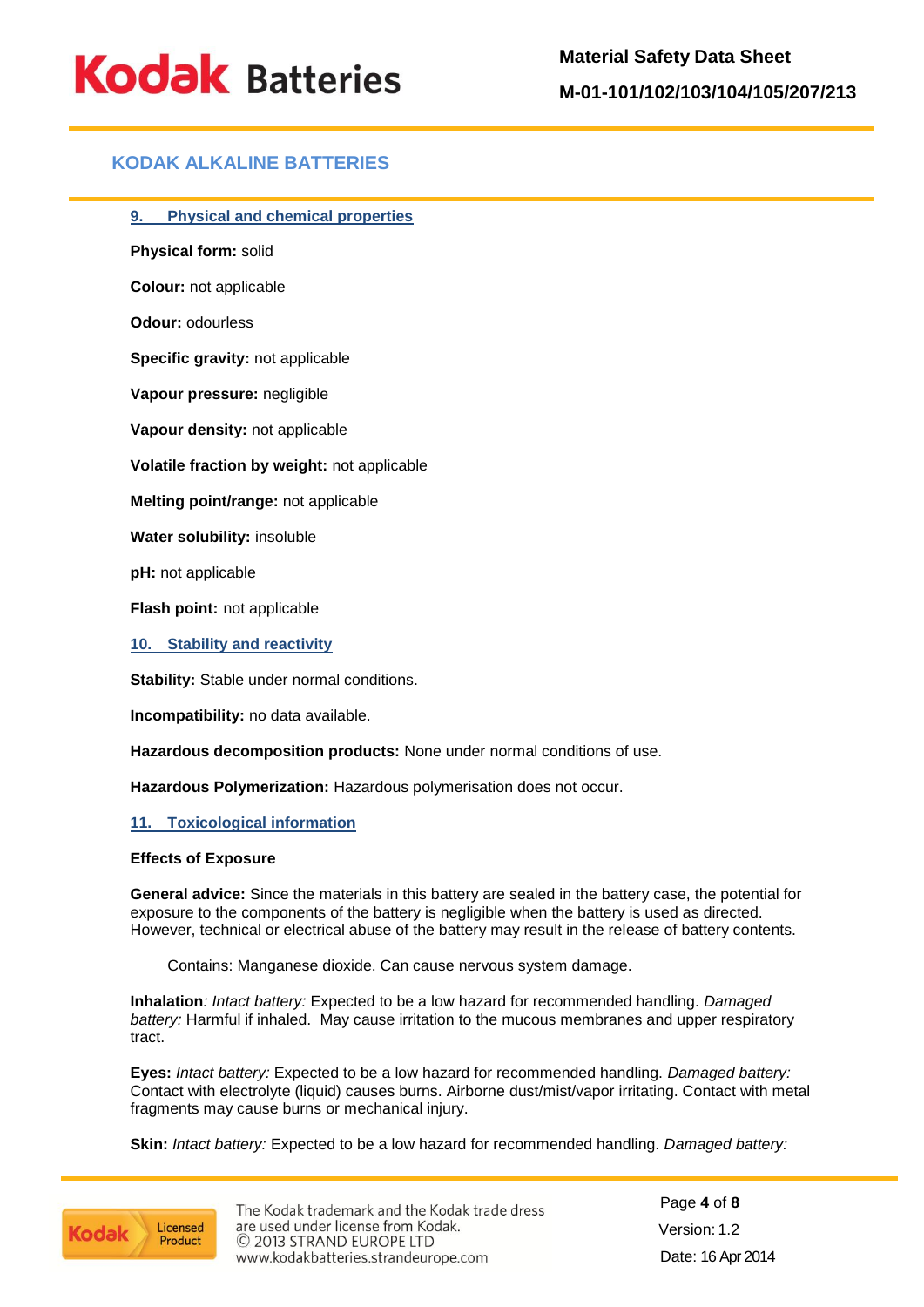**Material Safety Data Sheet**

**Kodak Batteries** 

**M-01-101/102/103/104/105/207/213**

# **KODAK ALKALINE BATTERIES**

Contact with electrolyte (liquid) causes burns. Contact with metal fragments may cause burns or mechanical injury. Harmful if absorbed through skin. Vapours or fumes may cause irritation.

**Ingestion:** All batteries may be harmful if swallowed. May cause burns of the gastrointestinal tract if swallowed.

### **Data for Manganese dioxide (CAS 1313-13-9):**

**Acute Toxicity Data:** Oral LD50 (rat): > 3,478 mg/kg

### **Data for Potassium hydroxide (CAS 1310-58-3):**

### **Acute Toxicity Data:**

Oral LD50 (rat): 273 mg/kg

Skin irritation: severe

### **12. Ecological information**

This material is not expected to be harmful to aquatic life.

### **13. Disposal considerations**

DO NOT INCINERATE or expose to fire. Discharge, treatment, or disposal may be subject to national, federal, state, commonwealth, provincial, or local laws.

## **14. Transport information**

These batteries are not regulated by international agencies as hazardous materials or dangerous goods when shipped. A shipping name of "Alkaline Batteries – Non-hazardous" may be used on all domestic and international bills of lading.

Kodak batteries follow the regulatory concerns on batteries from all agencies for safe packaging which require that batteries be packaged in a manner that prevents short circuits and be contained in "strong outer packaging" that prevents spillage of contents.



The Kodak trademark and the Kodak trade dress are used under license from Kodak. © 2013 STRAND EUROPE LTD www.kodakbatteries.strandeurope.com

Page **5** of **8** Version: 1.2 Date: 16 Apr 2014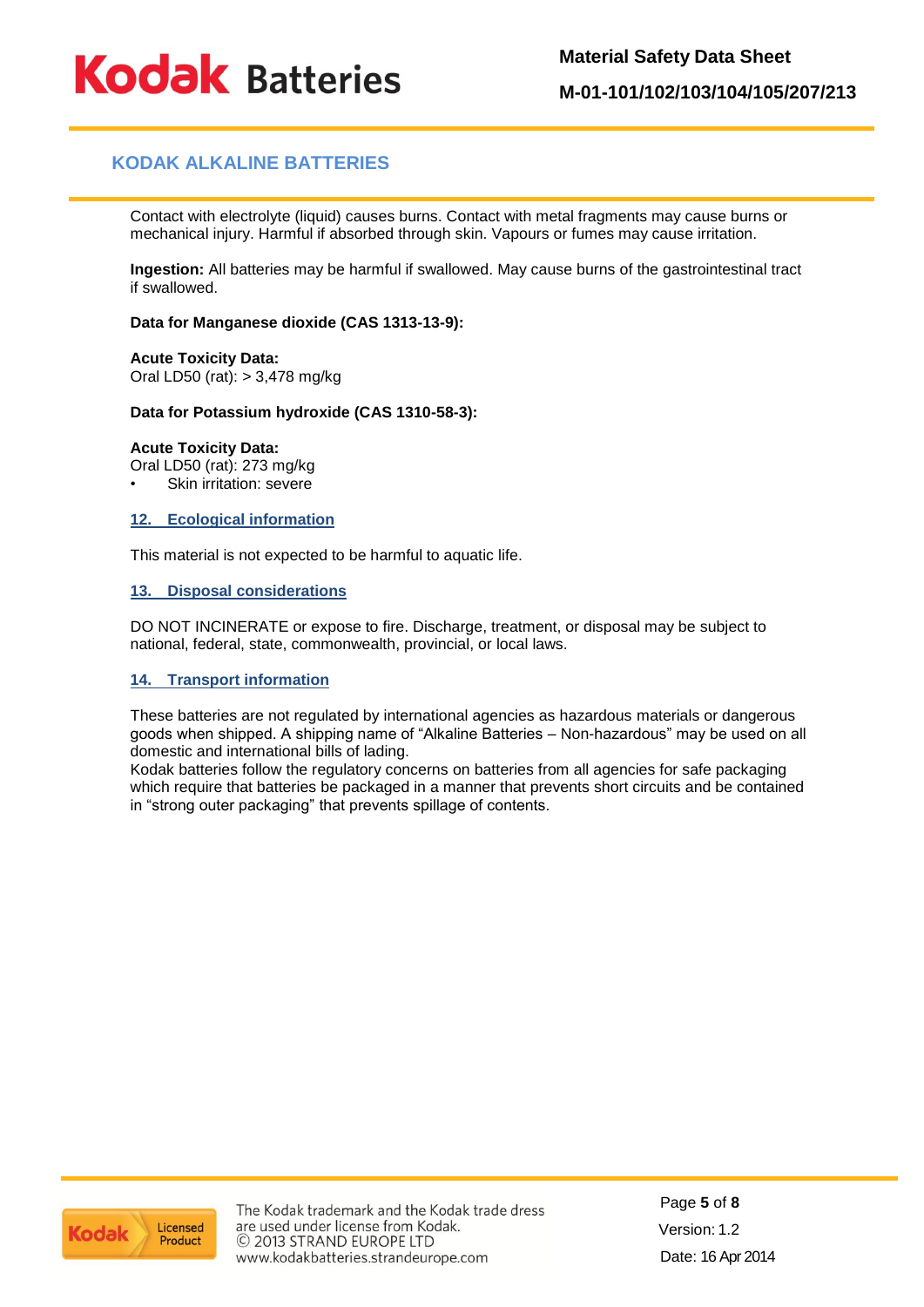# **KODAK ALKALINE BATTERIES**

### **15. Regulatory information**

Notification status

| <b>Regulatory List</b><br>TSCA | <b>Notification status</b><br>All listed |
|--------------------------------|------------------------------------------|
| DSL                            | All listed                               |
| NDSL                           | None listed                              |
| <b>EINECS</b>                  | All listed                               |
| <b>ELINCS</b>                  | None listed                              |
| NLP                            | None listed                              |
| <b>AICS</b>                    | All listed                               |
| <b>IECS</b>                    | All listed                               |
| <b>ENCS</b>                    | Not all listed                           |
| ECI                            | All listed                               |
| <b>NZIOC</b>                   | All listed                               |
| <b>PICCS</b>                   | All listed                               |

"Not all listed" indicates one or more component is either not on the public Inventory or is subject to exemption requirements. If additional information is needed contact Strand Europe.

### **Other regulations**

| American Conference of Governmental Industrial<br>Hygienists (ACGIH):       | No component of this product present at levels<br>greater than or equal to 0.1% is identified as a<br>carcinogen or potential carcinogen by ACGIH                |
|-----------------------------------------------------------------------------|------------------------------------------------------------------------------------------------------------------------------------------------------------------|
| International Agency for Research on Cancer<br>$(IARC)$ :                   | No component of this product present at levels<br>greater than or equal to 0.1% is identified as<br>probable, possible or confirmed human<br>carcinogen by IARC. |
| U.S. National Toxicology Program (NTP):                                     | No component of this product present at levels<br>greater than or equal to 0.1% is identified as a<br>known or anticipated carcinogen by NTP.                    |
| U.S. Occupational Safety and Health<br>Administration (OSHA):               | No component of this product present at levels<br>greater than or equal to 0.1% is identified as a<br>carcinogen or potential carcinogen by OSHA.                |
| California Prop. 65                                                         | This product does not contain any chemicals<br>known to State of California to cause cancer,<br>birth, or any other reproductive defects.                        |
| U.S. - CERCLA/SARA (40 CFR § 302.4<br>Designation of hazardous substances): | Potassium hydroxide, Zinc                                                                                                                                        |



The Kodak trademark and the Kodak trade dress are used under license from Kodak. C 2013 STRAND EUROPE LTD www.kodakbatteries.strandeurope.com

Page **6** of **8** Version: 1.2 Date: 16 Apr 2014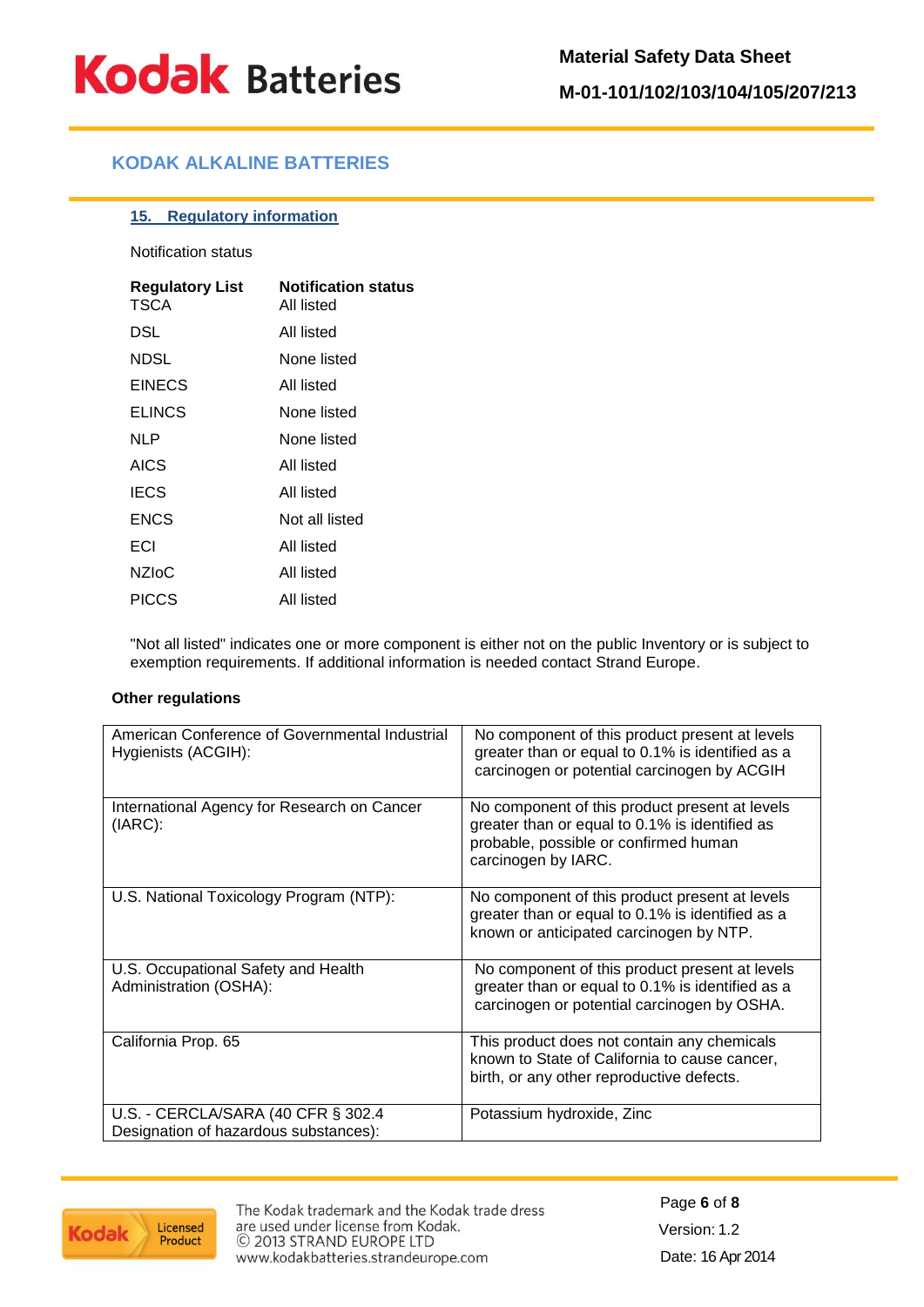

# **KODAK ALKALINE BATTERIES**

| U.S. - CERCLA/SARA - Section 302 (40 CFR §<br>355 Appendices A and B - The List of Extremely<br><b>Hazardous Substances and Their Threshold</b><br><b>Planning Quantities):</b> | No components of this product are subject to the<br>SARA Section 302 (40 CFR 355) reporting<br>requirements. |
|---------------------------------------------------------------------------------------------------------------------------------------------------------------------------------|--------------------------------------------------------------------------------------------------------------|
| U.S. - CERCLA/SARA - Section 313 (40 CFR §<br>372.65 Toxic Chemical Release Reporting):                                                                                         | Manganese dioxide, Zinc                                                                                      |
| U.S. - California - 8 CCR Section 339 - Director's<br>List of Hazardous Substances:                                                                                             | Potassium hydroxide, Manganese dioxide, Zinc,<br>Graphite                                                    |
| U.S. - California - 8 CCR Section 5200-5220 -<br><b>Specifically Regulated Carcinogens:</b>                                                                                     | No components found on the California<br>Specifically Regulated Carcinogens List.                            |
| U.S. - California - 8 CCR Section 5203<br>Carcinogens:                                                                                                                          | No components found on the California Section<br>5203 Carcinogens List.                                      |
| U.S. - California - 8 CCR Section 5209<br>Carcinogens:                                                                                                                          | No components found on the California Section<br>5209 Carcinogens List.                                      |
| U.S. - Massachusetts - General Law Chapter<br>111F (MGL c 111F) - Hazardous Substances<br>Disclosure by Employers (a.k.a. Right to Know<br>Law):                                | Potassium hydroxide, Zinc, Graphite                                                                          |
| U.S. - Minnesota Employee Right-to-Know<br>(5206.0400, Subpart 5. List of Hazardous<br>Substances):                                                                             | Potassium hydroxide, Manganese dioxide,<br>Graphite                                                          |
| U.S. - New Jersey - Worker and Community<br>Right to Know Act (N.J.S.A. 34:5A-1):                                                                                               | Potassium hydroxide, Manganese dioxide, Zinc,<br>Graphite                                                    |
| U.S. - Pennsylvania - Part XIII. Worker and<br>Community Right-to-Know Act (Chapter 323<br>Hazardous Substance List, Appendix A):                                               | Potassium hydroxide, Manganese dioxide, Zinc,<br>Water, Graphite                                             |
| List, Appendix A):                                                                                                                                                              |                                                                                                              |
| U.S. - Rhode Island - Title 28 Labour and Labour<br>Relations (Chapters 28-21 Hazardous Substance<br>Right-to-Know Act):                                                        | Potassium hydroxide, Zinc, Graphite                                                                          |